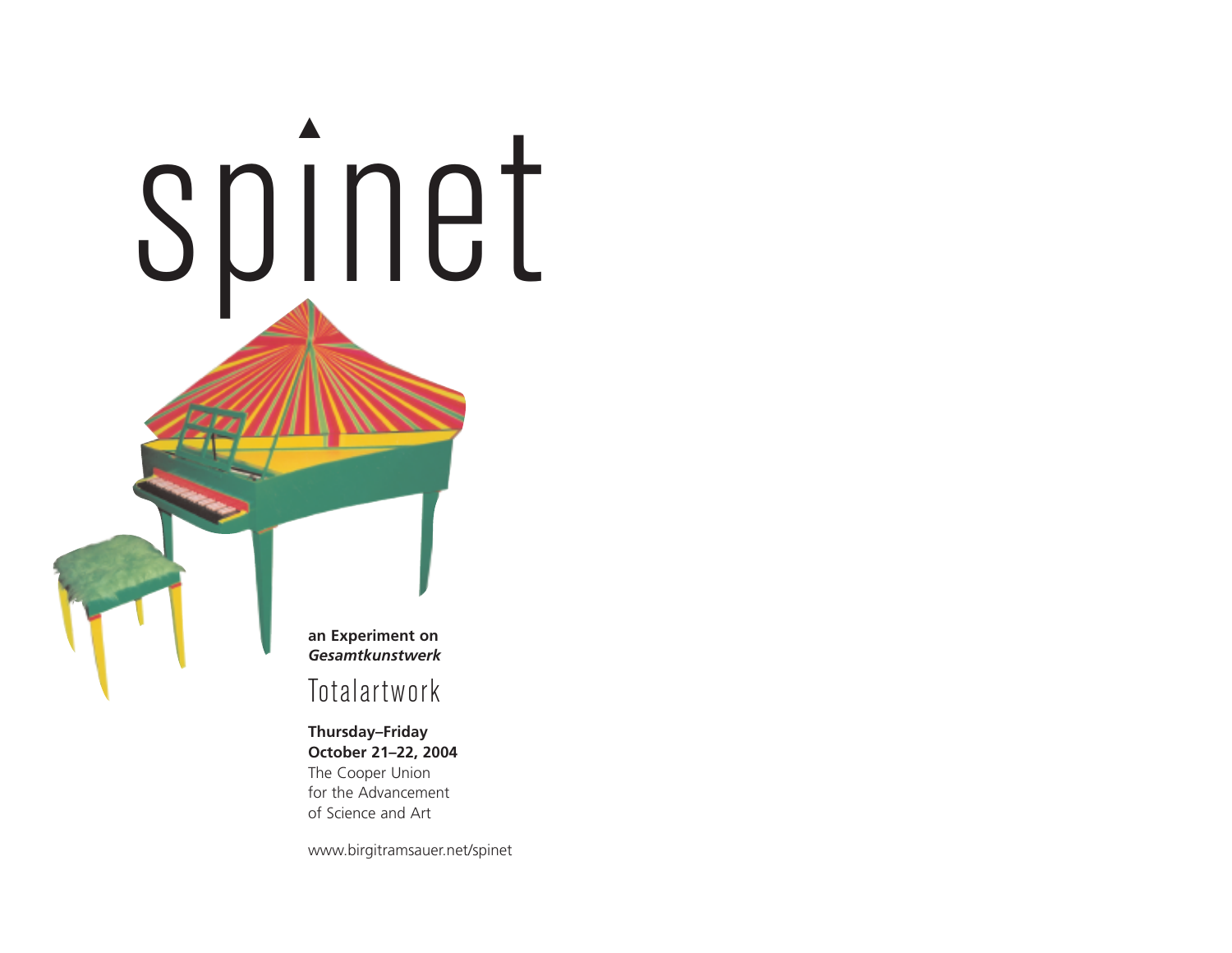### **Panel Discussion** 6-7pm

*Contemporary artists and an historical instrument* Moderator: Christopher McIntyre Associate Music Curator, The Kitchen

Participants include: Jens Barnieck, *pianist* Enrico Cocco, *composer* Gearoid Dolan, *artist* Thea Herold, *word performer* Charlie Morrow, *composer* Wolf-Dieter Neupert, *company for historical instruments* Georg Nussbaumer, *composer* Birgit Ramsauer, *artist* Kartharina Rosenberger, *composer*

### **Concert** 8pm

Gloria Coates *Abraham Lincoln's Cooper Union Address\** Stefano Giannotti *L'Arte des Paesaggio* Horst Lohse, *Birgit's Toy\** Intermission

Heinrich Hartl, *Cemballissimo* Katharina Rosenberger, *Echo\**

pianist: Jens Barnieck Actor, Kyle Gann Performers: Thea Herold, Gerd Stern, Katharina Rosenberger; Dancers: Jeremy Nelson and Luis Lara Malvacias

# 21 October | 22 October

### **Panel Discussion** 6–7pm

*The Gesamtkunstwerk (Totalartwork) in the 21st century* Moderator: Christopher McIntyre Associate Music Curator, The Kitchen

Participants include: Jens Barnieck, *pianist* Enrico Cocco, *composer* Gearoid Dolan, *artist* Kyle Gann, *composer, critic* Thea Herold, *word performer* Charlie Morrow, *composer* Aloisia Moser, *philosopher* Wolf-Dieter Neupert, *company for historical instruments* Georg Nussbaumer, *composer* Birgit Ramsauer, *artist* Katharina Rosenberger, *composer* David Grahame Shane, *architect, urbanist, author* Gerd Stern, *poet and artist*

### **Performance** 8pm

Frieder Butzmann *Soirée pour double solitaires \** Charlie Morrow, *alive I was silent and in death I do sing\** Enrico Cocco, *The Scene of Crime\** Aldo Brizzi, *The Rosa Shocking\** Gerd Stern, Charlie Morrow, *Spinett\**

Intermission

Gloria Coates, Birgit Ramsauer *Entering the Unknown\** Thea Herold, *non papers\** Georg Nussbaumer, *Birding Guide\** Jeremy Nelson, Luis Lara Malvacías and Marc Nasdor, *Final Call\**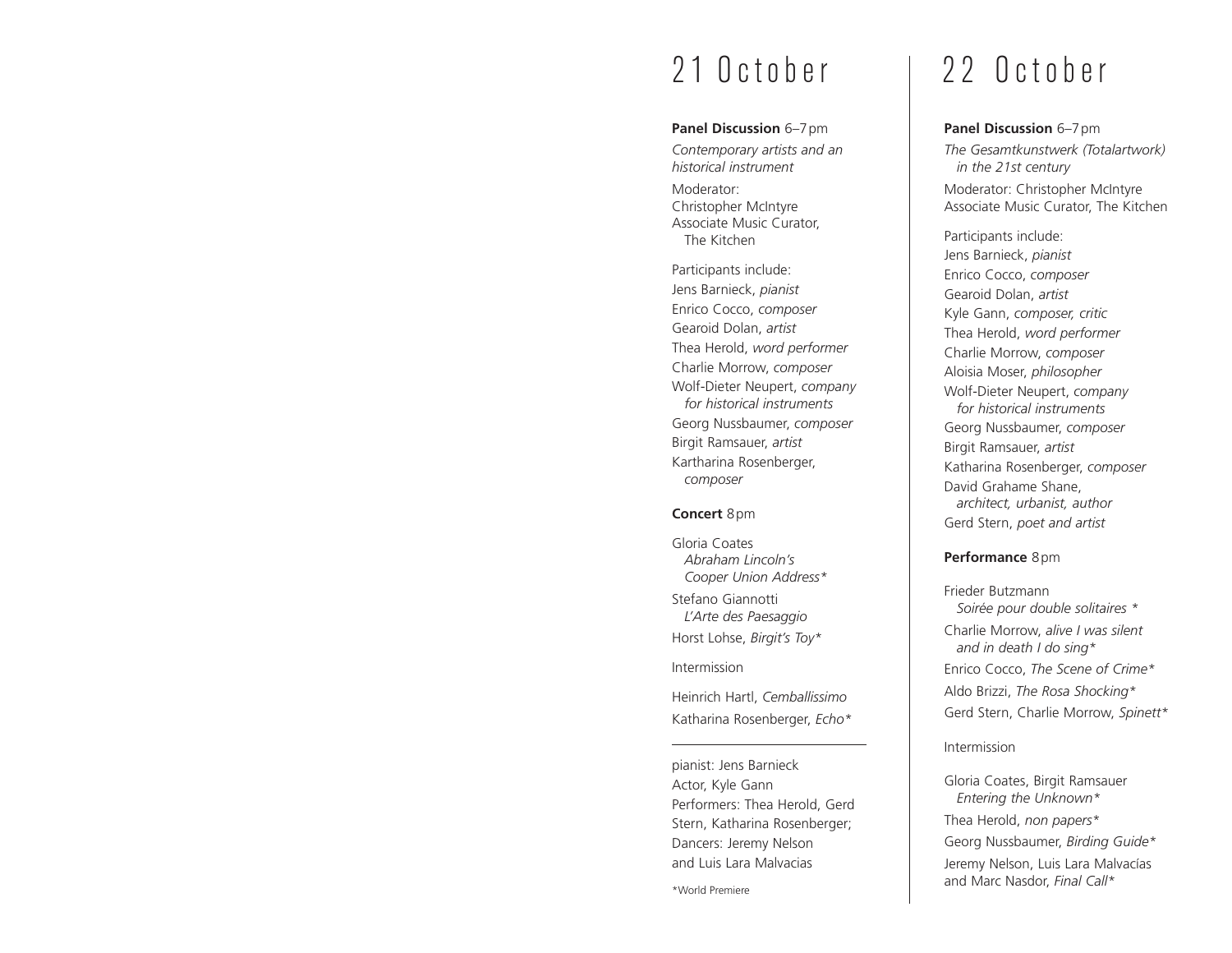# spınet ▲

# **SPINETT**

s s s s s s puh puh puh puh peeeee in in not out in pee pin stick spin et like tete et not ate eat et et cetera little et diminutivetoilette head et al shpinette shpin und sinn wahr sinn nett sehr nett shpin ette spin span spun top spin et play say sag mihr et was spinett ok spine thorn spinney when miss delights in her spineta fiddler may a fortune get ergo sum spinett

Gerd Stern, NYC 2004

# Jens Barnieck

# **Biography**

German pianist Jens Barnieck has received a grant for the *Cité Internationale des Arts in Paris* from the German government/Federal State of Hessen for the season 2003/2004. He has performed in major concert halls and festivals, including the *Ravello Festival*, Italy, the *Kurt Weill Fest 2000* at the *Konzerthaus Berlin*, at *Steinway Hall* in New York City, the *European Festival Week* in Passau, Germany, the *North American New Music Festival*, Buffalo, *Almeida Theatre*, London, *June in Buffalo*, *Darmstädter Ferienkurse für Neue Musik*, Darmstadt, *Imagine*, Memphis, Tennessee, *Schwabinger Klavierwinter*, Munich, the *Heidelberger Klavierwoche* and a *Festival for Contemporary Chinese Music*, Buffalo, which has been broadcast worldwide by "The Voice of America." Most recently, he performed the Second Piano Concerto by Edward MacDowell with the *Philharmonisches Staatsorchester Halle.* He had appearance as avocal accompanist, with Sarah Leonard at the *Lincoln Centers' Bruno Walter Auditorium*, NY, with Gary Burgess, *Bratislava Music Festival*, with Kurt Ollmann *SWR* and at *Staatskanzlei Mainz,* with Julia Oesch, Jens he won the prize for Lied at the second international competition "*Debut in Merano*," Italy. In 1995 he became artistic director of a *Paul Hindemith*

*Centennial Celebration Festival* at the University Buffalo. Since 1997 he is artistic director of a biannual festival *"ARTlantische Tage"* in Kaiserslautern, Germany. He has also performed in different interdisciplinary multi media projects with American visual artist Jenni Lukac, sculptor Leah Jacobson. Jens Barnieck studied with Prof. Gregor Weichert at the *Staatliche Hochschule für Musik in Detmold*. During his time in Detmold, he participated in masterclasses given by Peter Feuchtwanger, London, and Assanetta Egeserian, Moscow. As well he studied with the American pianist and composer Yvar Mikhashoff at the *State Univerity of New York at Buffalo*, where he won the Cameron Baird Solo Competition and received a Masters degree in Musical Performance cum laude. Recordings with Jens Barnieck include television recordings for channel 2, NBC (National Broadcasting Corporation, USA), Südwest-RP, Germany, the national television company of the Republic of Slovakia, RAI, Italy and for Deutsche Welle, Cologne. Radio broadcasts include WNED-FM, Buffalo in their series "Opus Classics Live" and for Südwestrundfunk, Baden-Baden. A CD with "Das Marienleben" by Paul Hindemith with soprano Sarah Leonard is due to be released on the MODE label, New York.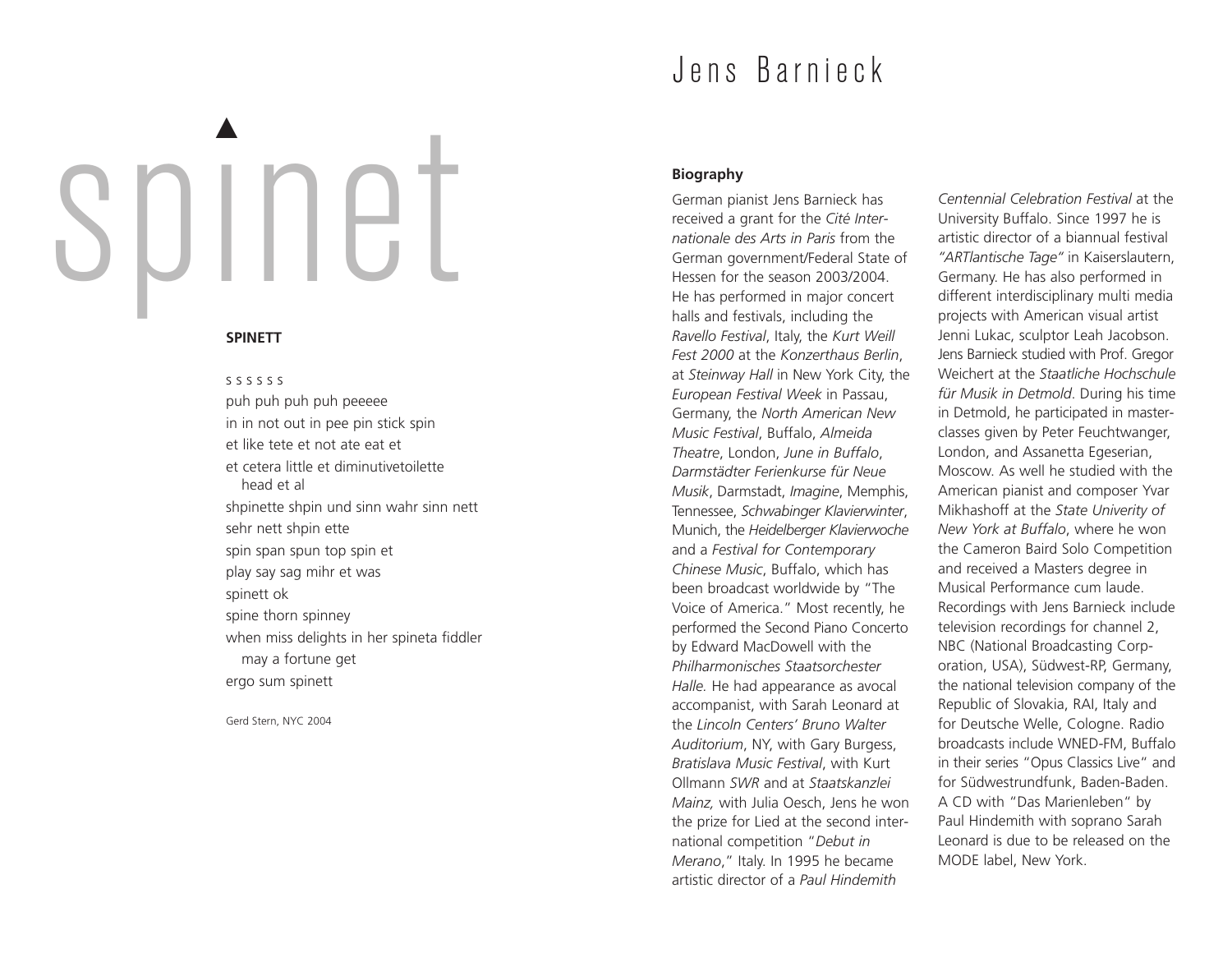# Aldo Brizzi

# Frieder Butzmann

### **Statement**

*The Rosa Shocking* World Premiere 2004

# **Biography**

country Brasil, Italy bio student of Leonard Bernstein. His music is played among others, by the Strings of the Berlin Philharmonie, the European Union Youth Orchestra, Bamberger Symphoniker, Baden-Baden Radio Symphonieorchester, Orchestre Philharmonique de Radio France, Arditti String Quartett, etc. He opened the World Music Days in '93 with a concert on Teotihuacan Pyramids, Mexico. The multimedia concert "The Labyrinths Trial" (music, dance, video, lights design) was directed by the composer in Rom, Madrid, Aqui Terme, Bruxelles, Porto, Salvador Bahia, Sao Paulo among other places from 1998–2000. He composed stage music for "Le frigo" (Prix Moliere) and for "Les Bonnes" by Jean Genet at the

Theatre de L'Athenee, Paris in '01 (both directed by Alfredo Arias). In spring 2000 he co-produced the double album "cristal" of Alados Namorados (EMI), which recieved the "Golden Disc" in Portugal. He was the principal conductor of "Ensemble for Ferienkurse" in Darmstadt (1990–1994) and conducted the Santa Cecilia Chamber Orchestra of Rome, the strings of the Berliner Philharmoniker, the Bamberger Symphoniker, Ensemble Recherche of Freiburg, Ensemble Itineraire of Paris, etc. He has consulted and worked with Ennio Morricone, John Cage and Giacinto Scelsi. He was awarded the Prize of the "Venezia Opera Prima" in Venice 1981, the prize at the "European Year of the Music, 1985" in Paris, Cologne, Venice, the "Franco Evangeliste" in 1986 in Rome and the prize of the "Junge Komponisten Forum 1989" in Cologne. www.aldobrizzi.net

### **Statement**

### *Soirée pour double solitaire*

(For Spinet and sewing machine with scissors), World Premiere 2004

*1st movement (Boredom):* The spinet player is bored. (May be frustrated). He plays slowly and concentratedly, look carefully to the score. He plays as if exercising. The sewing machine player is a bit disturbing the spinet player´s play. *2nd movement (Work):* Both are playing perfectly: like a (sewing) machine. At high speed. The spinet player need not sing in a belcanto manner. He´s singing loud, with a thoughtful expression. He sings for himself. *3rd movement (Love):* variable speed, running after the sewing machine, as a male after a female pigeon. The movement stops immediately, when each spinet note has been played.

### **Biography**

1954 born in Konstanz, Germany on Lake Constance

He collects sound and noise impressions.

For the most part he does not know whether he should create classical music or film music, lectures, radio plays or even operas. He spreads, sorts, and transposes analogue and digital sound recordings until they are unrecognizable. He presents them to the astonished audience, whenever they are willing to listen. He has exhibited in international festivals and museums as Musée National d'Art Moderne (Biennale), Paris; Kitchen, New York, Berlin; Museum of Modern Art, New York; Amsterdam Elektron Musik Festivalen; Kunsthalle Wien; Saale Polivalente, Ferrara; Kunstverein, Stuttgart; Ars Electronica, Linz; Haus de Stilj, Oslo; Kunsthalle, Nürnberg; etc.

www.friederbutzmann.de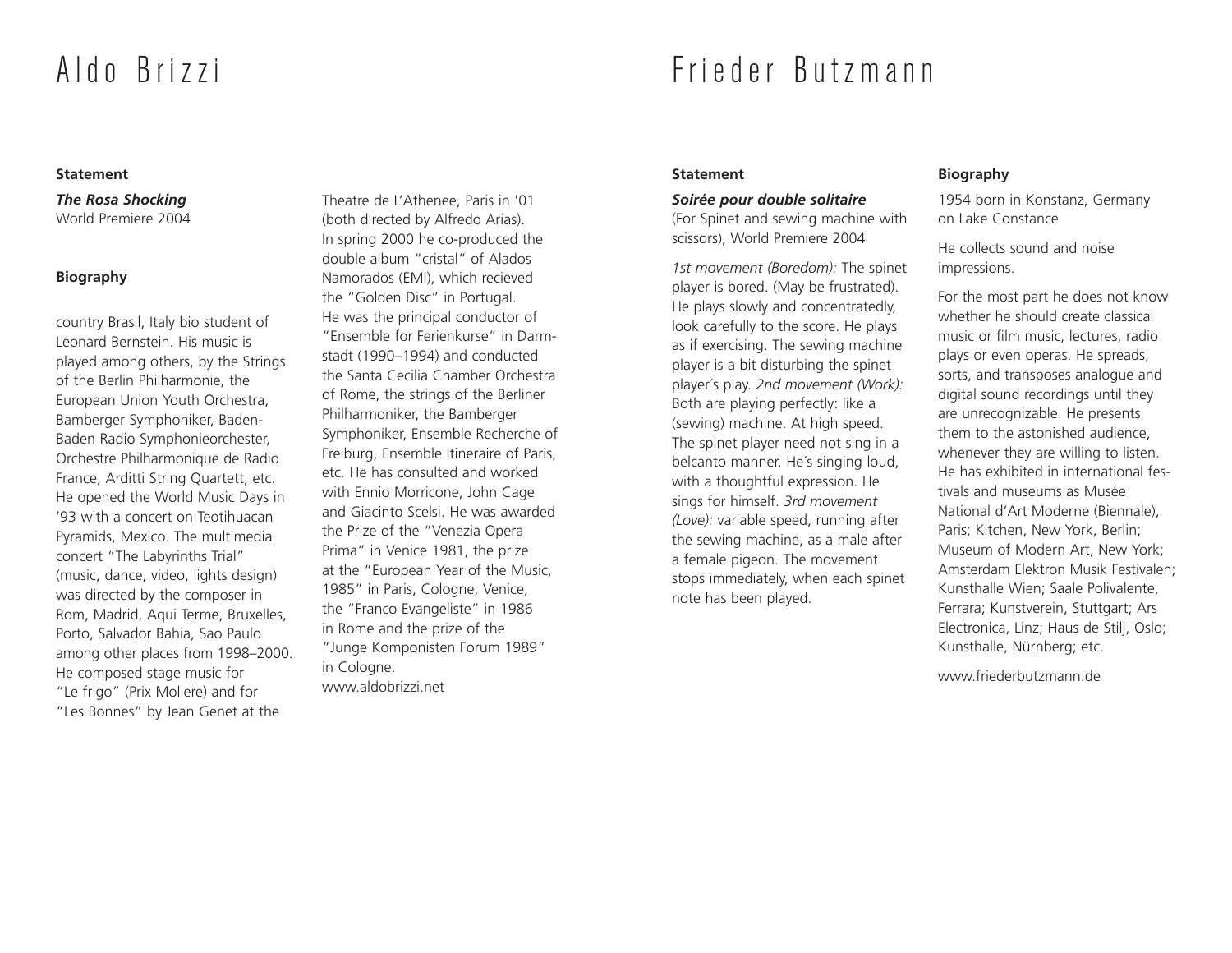# Ulrich Clewing

The first art theorist who used the term *Gesamtkunstwerk* (total work of art) was Richard Wagner. In his essay "The Art Of The Future," published in 1871, he describes what he feels is the highest level of artistic creation: the combination of all arts—music, literature, painting, sculpture, architecture, and acting making one complete work of art, the *Gesamtkunstwerk*. In his opinion this *Gesamtkunstwerk* could ideally only be an opera, not surprising for an opera composer. This also had the advantage that Wagners penchant for mythological material could easily be accomodated herein.

When asking about the historic roots of the concept of an integral interaction of all arts, one may come to the conclusion that such ideas and display formats already existed much earlier. During the Renaissance, ostentatious processions with music and dancing, with specially designed carriages, costumes and painted architectural vedutes were more frequent than commonly thought. Some of these temporary "decorations" found entrance into art history —one of the most famous examples being the fantastic decoration of a triumphal procession that Albrecht Dürer created 1512/13 for Emperor Maximilian I.

At that time, but also centuries later with Wagner, the *Gesamtkunstwerk* was subject to strict rules and, so to speak, characterized by stringent goal-orientation. The goal was always to express a certain content, to tell a certain predefined story, either to legitimate and glorify the regency of a potentate or to construct other, seemingly more depersonalised, but no less outdated mythological world views. This, of course, has changed considerably since then. It is only possible to still speak of a *Gesamtkunstwerk* today because the arts themselves have defied their boundaries and freed themselves from all strict rules—and this had consequences for the term, in the course of which its definition experienced a decisive modification.

The boundaries of the different genres have softened, become porous and permeable. The combination of the arts in a large work of art has, at least partly, been replaced by the combination of the arts in many small works of art. The development of the last years and decades has shown that things are coming together more and more: painting is still painting, but it may possibly have a good deal to do with dance, script or literature. The same can be said about sculpture, which, as an example, converges with architecture at first,

only to emphasize their differences more explicitly. The scores of contemporary composers sometimes look more like drawings or color signals than traditional sheets of music. They do not use traditional scales and notes, instead they build their compositions with elements that must correctly be called noises and sounds.

This list could be continued endlessly. What is important is: If the artistic form is in itself synaesthetic, it is possible and even necessary to direct attention to other, until then neglected features of the *Gesamtkunstwerk*. In the "new" *Gesamtkunstwerk*, the practical experience of the performance plays a more and more prominent role, especially on an immaterial, quasi abstract level.

First of all, there is the nowadays not at all trivial factor that a group of artists with very different origins and cultural imprints actually come together in one place. Secondly, the audience plays a more important role, in which effect and participation go into an interactive relationship. One of the great revitalizers of the idea of the *Gesamtkunstwerk*, Joseph Beuys, expressed it in the following terms in an interview with the art critic Georg Jappe shortly

after his discharge from the Düsseldorf art academy in 1972: A *Gesamtkunstwerk*, according to Beuys, is only possible in a societal space. Every person will be a necessary co-creator of it in a social architecture.

Beuys was obviously thinking of emancipatory, socio-political developments in society at large, in which art was supposed to be part of a general, enduring mission for education and training. "As long as the last person can't take part in the game, the ideal form of democracy has not been reached. No matter if artist, mechanical engineer or nurse: it's about all-over participation." Maybe the disposition toward social utopias has generally receded in the years since Beuys publicised his theses, but this only pertains to the pitch of the discussion. Its content is more topical than ever in the age of digitalisation.

Ulrich Clewing, Berlin 2004 (translation: Vanessa Krout)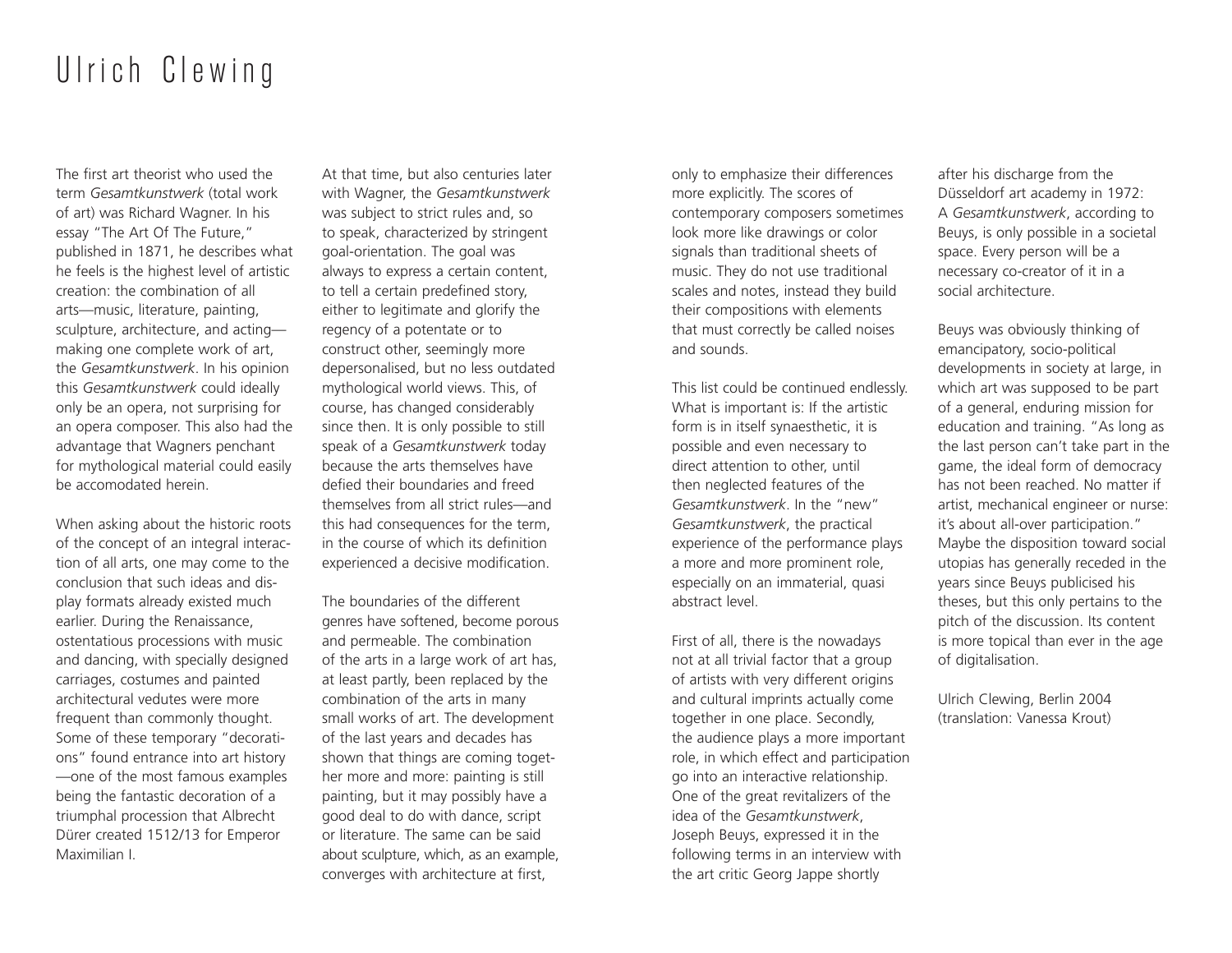# Gloria Coates

### **Statement**

# *Entering the Unknown* World Premiere 2004

*Entering the Unknown* is a total art piece consisting of a film from Birgit Ramsauer, and spinet music and music from a string quartet composed by Gloria Coates. It is a work expressing the frustrations of our time; seeing and being among crowds of people in a heavily populated world where there is no real communication or feelings for others. The people move as if on a treadmill, appearing like empty figures without faces and evoking feelings of anxiety and loneliness.

# *Abraham Lincoln's Cooper Union Address* World Premiere 2004

On February 27, 1860, Abraham Lincoln stood on the platform of the Great Hall of Cooper Union and delivered a brilliant speech which not only gave him the nomination but nine months later the Presidency of the United States. He proved that the founding fathers and our Constitution opposed slavery and the expansion of slavery into the territories. I have distilled Lincoln's text to a fragment of ist length and created a narrative, graphic poem. The spinet is used percussively and the string orchestra is that of the first movement of "Symphony No. 1" composed in 1973, The projection behind Lincoln is from a naive collage on wood (1976) by Dorothy Cole entitled *Abraham Lincoln.* The composer musicologist Kyle Gann interprets Abraham Lincoln. This performance will be slides of paintings by Robert Gwathmey, one of the first painters to paint the African Americans with dignity and my drawing teacher while I was a student at Cooper Union.

# **Biography**

Gloria Coates, born in Wausau, Wisconsin, based since 1969 in Munich has divided her time between the USA and Europe. She began composing at an early age, winnng a National Composition contest when she was 14. Her main professors were Otto Luening and Alexander Tcherepnin. After her Masters Degree in Composition she did post graduate work at Columbia University. She is the recipient of numerous commissions, prizes, and honors. She also attended Cooper Union Art School. She continued painting throughout the years; her paintings are seen on numerous CD covers of her music. Her experiments with vocal multiphonics were demonstrated in Darmstadt in 1972, but her main contribution was her own particular use of microtones

which she began in 1962. She eventually developed her method to apply to orchestral works of which she has 14 symphonies. Although her music has been performed at leading festivals; Warsaw Autumn 1978, Berlin Festival 1981, 2004, New Music America 1989, Dresden Festival, and others; and by orchestras; Bavarian Radio Symphony Orchestra, Milwaukee Symphony, Brooklyn Philharmonic, Stuttgart Philharmonic, St.Paul Chamber Orchestra, and Kronos, Henschel, and Kreuzer Quartets to name a few, her music burst into international recognition since the 1990's through the CDs of CPO (orchestral music), Naxos (8 String Quartets,) and New World Records (vocal—symphonic music).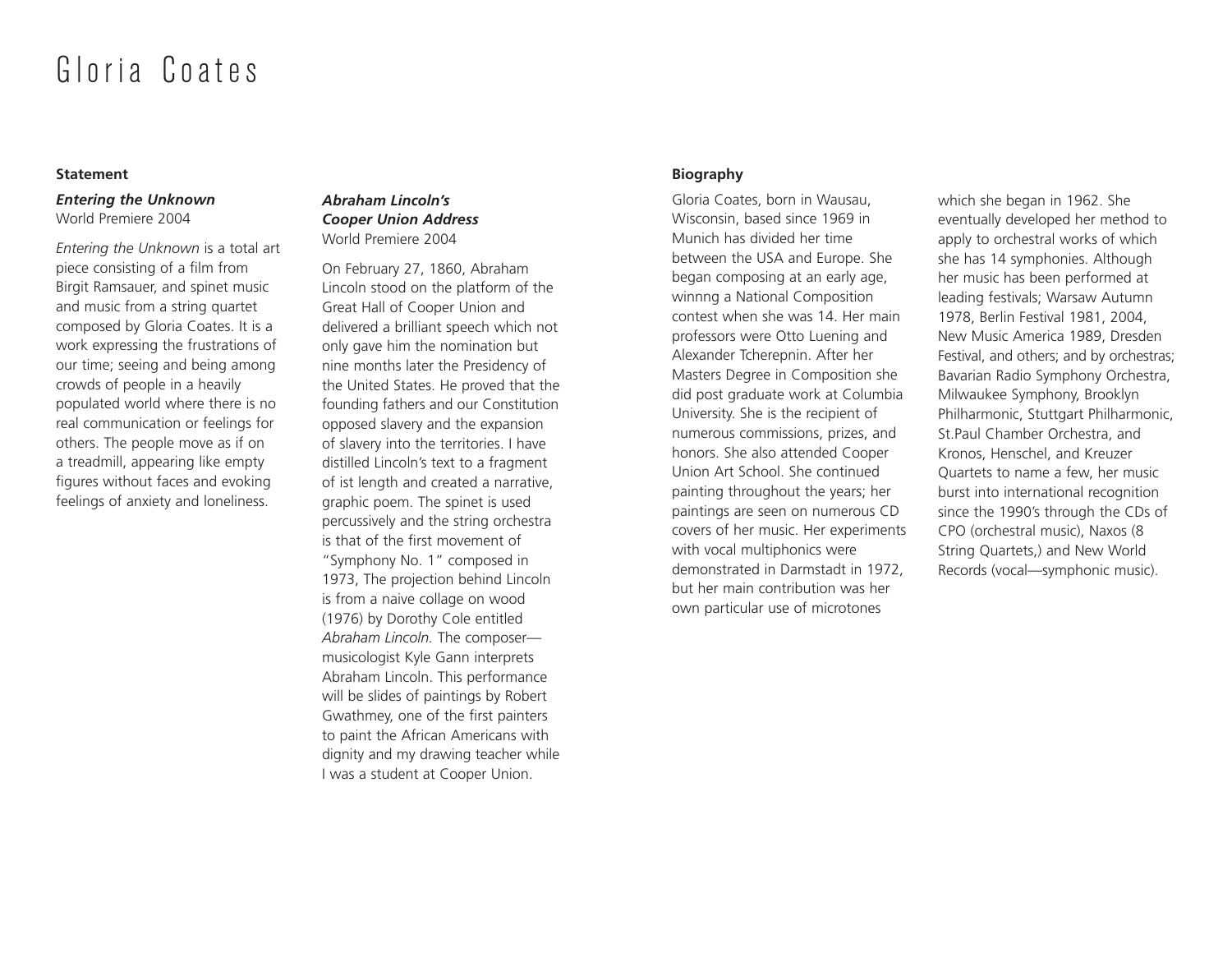# Enrico Cocco

### **Statement**

### *The Scene of the Crime*

World Premiere 2004 Dramaturgy of sound for spinet and digital sounds

The crime committed is about the language. Language that changing die, and revive in new forms. The language of a spinet and music today...language of solipsism and of collective artistic work. The scene is action of four characters there present that exhibit oneself, exorcizing the not linear nature of this music dramaturgy, as a story about the hybridation of the arts. They are Spinet, Audience, Teknè, Beauty. But crime require a victim, a guilty and a feeling of guilt: in this live sound set characters change in turn our role. Teknè love Audience, but Spinet, that from distant time fell in love for Beauty, now come under Audience's spell. Spinet promised to the sage Wandy that never had loved Audience, for any reason. But Audience turns one's look toward it, and her couldn't do without it. Teknè and Spinet was already met in New York, many times ago, between E 7th Street and Tompkins Square Park, when Teknè helped Spinet for some problems of its inner sound. But in that time Audience and Beauty was distant from their thought: even Audience was not still borned. Teknè and Spinet saw their and…"

# **Biography**

Born in Rome in 1953. He is a composer, sonic researcher, teacher and festival organizer. His multimedia work/*Visionari*, inspired by a collection of essays by theologin and philosopher Oliviér Clément, was presented at the Cantiere Internazionale d'Arte di Montepulciano (1997). He was invited to present his work *Poetico Notturno Silenzio* at the Ferienkurse fuer Neue Musik at Darmstadt. His dance work *Il Sogno di Chuang-Tzu* is based on the short stories of J.L. Borges. Since his early experiences with electronic music in the 1970s, he has moved away from pure post-serialist composition and embraced a more personal esthetic of sound dramatics. This has given his works a theatrical quality. His music is influenced by the relationship between sound, theatre and image. Today his interests lie in reseach into how music and drama have shaped the role of the performer.

# Stefano Giannotti

### **Statement**

*L´Arte des Paesaggio,* 2000 (The Art of Landscape)

*L ´Arte des Paesaggio* was conceived as a sort of concert for harpsichord (spinet) and orchestra, in which the traditional orchestra is substituted by an orchestra of natural sounds. The structure is based on counterpoint and is reminiscent of J.S.Bach´s "Die Kunst der Fuge."

The piece develops on the borders between game and sound-mirage, between irony and the twisted irony of fate. The landscape becomes a language, sign and score; it becomes a mirror for the fragility of existence when the heart stops beating, and at the same time it takes the form of mother earth giving birth to a child´s singing.

*Esposition 1st Development 1st Cadenza 2nd Development Reprise*

# **Biography**

(1963), composer, author, guitarist and performer.

He studied composition with Pietro Rigacci and he was the assistant of Alvin Curran in "Crystal Psalms" and "Tufo Muto." He performed in several European countries with the chamber music group "Trio Chitarristico Lucchese" and started a collaboration with the Italian coreographer Roberto Castello. Among several prizes he received were a scholarship for DAAD Berlin; Künstlerhaus Schloss Wiepersdorf; Künstlerhäuser Worpswede, the Karl-Sczuka-Preis (SWR, Baden-Baden)—International Prize of Radio Art Macrophon'91, Polskie Radio— Prix Ars Acustica International, WDR Cologne.

His repertoire ranges from performance, radio-art, dance theatre to chamber music, orchestral scores and songs. Landscape, memory, life cycles, voices of people, languages; these are some of the main themes developed in Giannotti's work.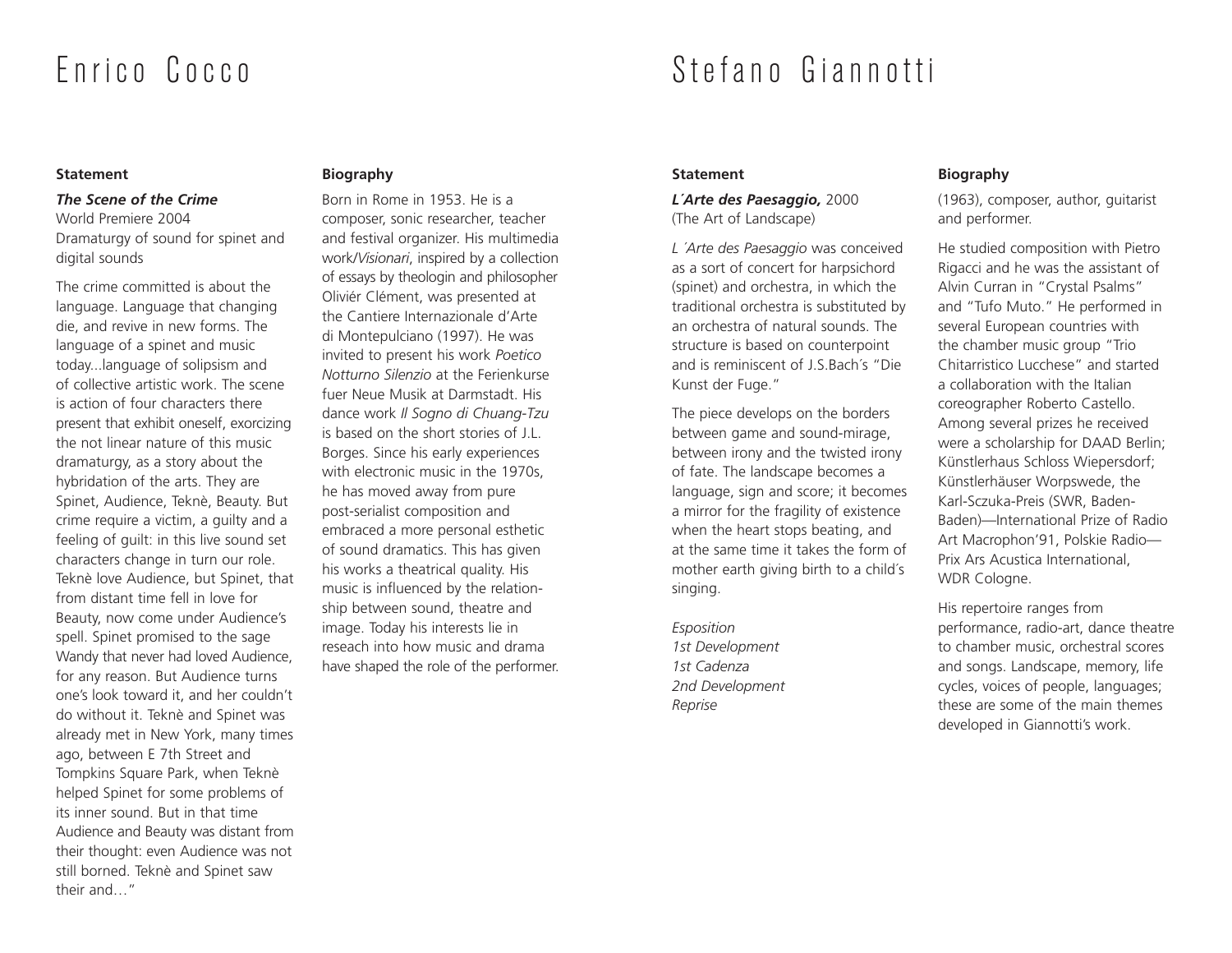# Heinrich H. Hartl

# Thea Herold

### **Statement**

### *Cembalissimo,* 2003

My composition *Cembalissimo* is a rhythmic multilayered piece. Sound sequences emerge in a narrow ensemble within the space. Minimal rhythmic movements guide towards an emerging subject…The performer is encouraged to improvise. …Widening the piece towards his own imagination makes the composition even more intense.

# **Biography**

Heinrich Hartl was born in 1953 in Deggendorf (Germany). He studied organ, piano, Catholic church music, and composition at the Meistersingerkonservatorium in Nuremberg. Since 1985 he teaches at the University of Erlangen-Nuremberg. He recieved several prizes, among others: Kulturförderpreis Nuremberg, Bezirk Mittelfranken, international competition in compositions Czech Republic. Concert tours have taken him to various countries of Eastern Europe. Heinrich Hartl was born blind.

www.hartlmusik.de

# **Statement**

*Daily Exercise* (handwriting performance for a Spinet), World Premiere 2004

The writer is doing daily exercises. Simply writing words and moving the body. While writing you will refresh and better remember the words like while learning foreign vocabulary. So the performance has to create a written dialogue between words and Tai Chi movements—a close interaction between "eastern movements" and "western words." The writer is working with a feather pen. The writing movements produce sound by touching the strings of the spinet. The words—keywords only—are extracted from the "Bill of Rights" better known as Amendments to the US Constitution—the basic essence for our human rights. - T. H.

# **Biography**

Thea Herold was born 1960 in Saxonia and studied journalism in Leipzig. From 1984 to 1988 she lived in Moscow and since the fall of the wall she has been working as a freelance author in Berlin. She writes journalistic texts for newspapers, magazines and published books. For ten years Thea Herold also has been doing projects in handwriting for exhibitions, performances and installations. Since 2003 she holds a teaching assignment at the University of Arts Berlin (UDK) in the post graduate program in cultural journalism.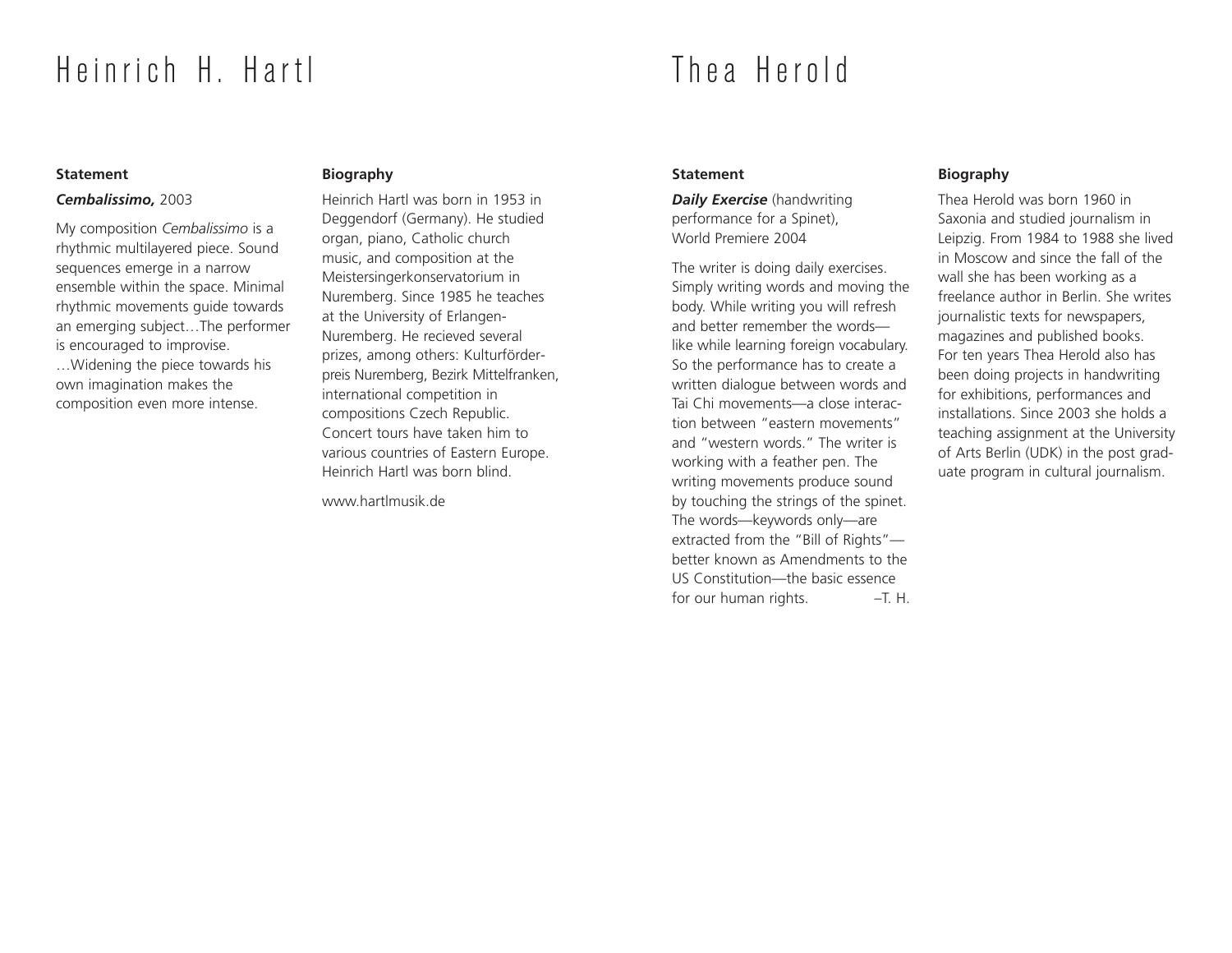# Horst Lohse

# Luis Lara Malvacías

### **Statement**

### **Notes for** *Birgit's Toy*

The composer's attempt is the experiment of transferring the basic idea of the installation of the artist Birgit Ramsauer into music. The ancient Virginal composition of Giles Farnaby's "Toy" (Fitzwilliam´s Virginal compendium), played on CD, will be layered and the live music of the "new Toy's composition "painted over" until it disappears. At the very end a comtemporary "Toy" appears from the ancient "Toy," dedicated to Birgit Ramsauer's installation: "Birgit´s Toy" is born (spinet player Egino Klepper, recording by Cavalli Records).

# **Biography**

Horst Lohse, born 1943 in Bavaria, worked in such different fields as orchestra, ballet, vocal music, and chamber music. He studied with Helmut Eder (Mozartezum Salzburg) and Bertold Hummel (HfM Würzburg). His compositions were performed at many international festivals such as Montepulciano, Iesi, Turin, Lissabon, Orléans, Zürich, Aarhus, Leiden, Heilbronn, Hannover, Lüneburg, Weimar, Erfurt, St. Petersburg, Bukarest, Timisoara, Istanbul. The music was awarded national and international prizes in Salzburg, Stuttgart, Leverkusen, Aarhus und Dresden. He is also the founder and director of the "Festival for Contemporary Music" in Bamberg.

# **Biography**

Born in Venezuela Luis Lara Malvacías is a choreographer, dancer, designer and visual artist. He is a graduate of The Instituto Superior de Danza in Caracas, Venezuela, He holds a BFA in Visual Arts from the Universidad Central de Venezuela and completed the Certification in Painting from the Arts Students League of New York. He became a member of the company Espacio Alterno, dancing in the works of David Zambrano, Jeremy Nelson and Mark Tompkins among others. In New York he has danced for Marguerita Guergue, Yoshiko Chuma, Jeremy Nelson and in his own choreography and with John Jasperse, winning the Group Performance Award at the Rencontres Chorégraphiques Internationales de Bagnolet in Paris. His choreography has been shown in the Festival de Jóvenes Coreógrafos in Caracas, in New York at University Settlement, Context Studios and Mulberry Street Theater and as part of the repertory of the New York company Gotham Group. NoN was performed at the Joyce SoHo 1999. Two dances— Pescando Agujas (1993) and Buenaventura (1994) were performed by the Venezuelan company "Espacio Alterno. He has presented four shared evenings of work with Jeremy Nelson—*A Skeleton in the Closet*

(Danspace Project at St Mark's Church, 1995), *Beware of Dog,* (Danspace Project, 1996), *Di- Agnosis* (PS 122, May 1998, The First International Dance Festival at Connecticut College in June 1998), 2000 Pain-Stake at Danspace at Saint Mark's Church. His first collaborative choreography with Nelson, *Morphylactic,* was performed at the Painted Bride Arts Center in Philadelphia (1998), at Dance Theater Workshop (1999) and in Nuremberg, Germany (2001). He has taught at Movement Research, Dance Space Center, CSV Cultural & Educational Center and The Greenspan Center, New York, Universidad Nacional de Colombia, Centro Cultural Mistral in Chile, I.S.D., IUESAPAR, in the Grupo ThejaDanza in Venezuela, International Dance Summer Festival in Japan, The Northern School of Dance in Leeds, England, Connecticut College and in Nuremberg- Germany. In 2001 he curated Instalacion Sur 2001, a project that involved a tour of three countries in South America— Colombia, Chile y Venezuela—with a one week residency in each country, involving teaching and performing structured improvisations in an installation-environment created for the event.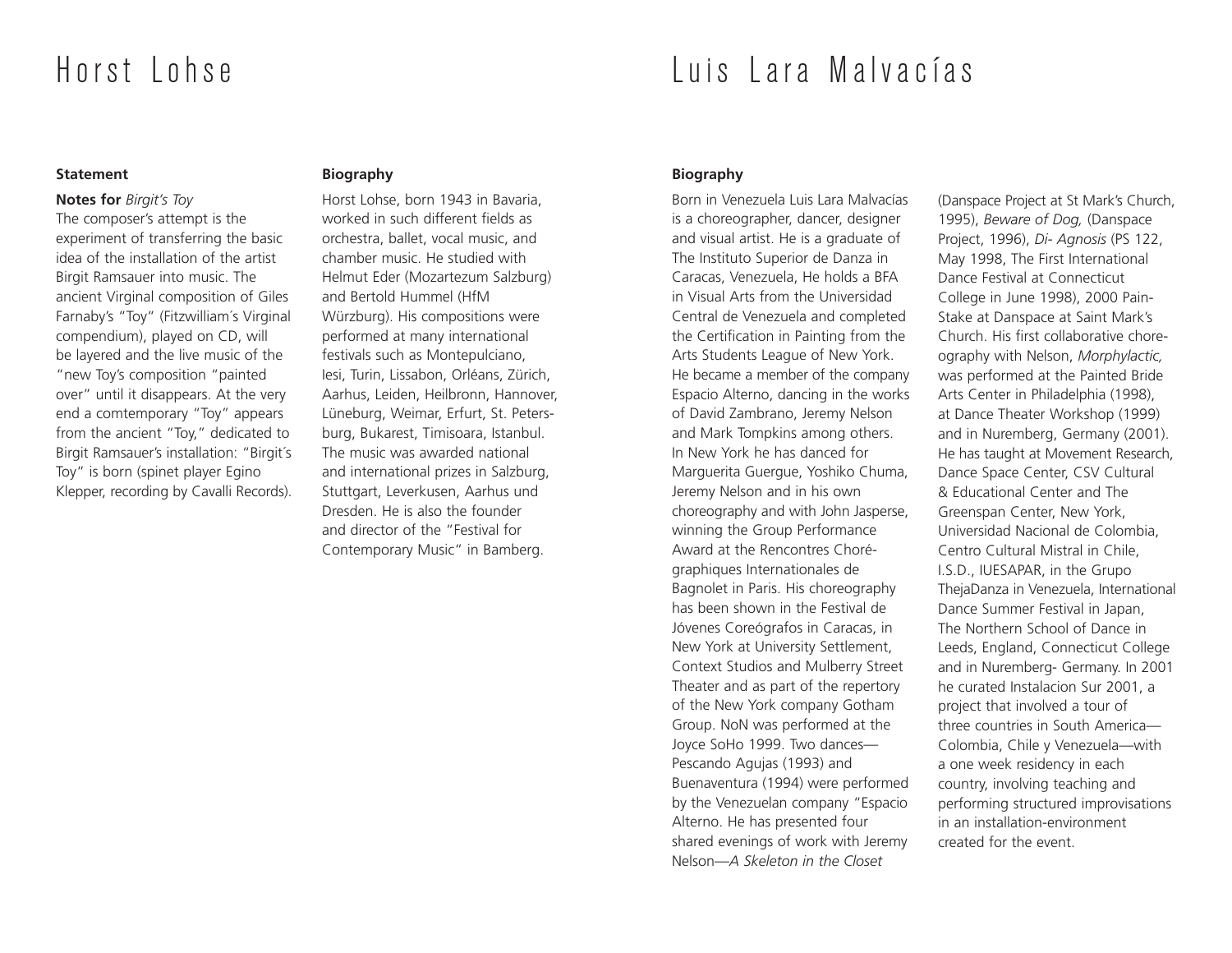# Christopher McIntyre

# **Biography**

Christopher McIntyre leads a multi-faceted career in the arts. He is active as a performer (on trombone) and composer in New York's experimental music scene. His credits as Associate Music Curator at The Kitchen include Artistic Directorship of Kitchen House Blend, a 10-piece commissioning chamber orchestra/ big band, and lead curator of performances during *New Sound, New York*, a city-wide festival focusing on current trends in sound art in April '04.

Please visit www.cmcintyre.com.

# Charlie Morrow

# **Statement**

Two-Manual Concept Works for Spinet

# *In Life/was Silent but in Death I do Sing,* World Premiere 2004

A series of sound art works based on the physical materials of music instruments. In these works for Spinet. a second electronic keyboard (manual) is played in addition to the spinet keyboard. Manual two plays samples based on spinet sounds recorded by Egino Klepper and processed by Matt Stine with Morrow's direction. Other realizations are envisioned with live sound processing.

# *Spinett,* World Premiere 2004

The companion work for the two keyboard (manual) performance is based on Stine's sampled phrases from poet Gerd Stern's reading of his sound poem.

### **Biography** Sound artist/composer/producer

Charlie Morrow is a conceptualist whose music and sound work explores many styles and forms, from events for media and public spaces to commercial soundtracks, new media productions, museum installations and programming for broadcast and festivals. He is president and creative director of Charles Morrow Associates, Inc. and of The New Wilderness Foundation, Inc.

Morrow sound installations have been presented in major museums such as the Louvre, Paris, Chicago Museum of Science and Industry, Whitney Museum, American Museum of Natural History. He has composed music for multimedia and orchestra with 3D such as a miniature Haydn "Clock Symphony" for Paik's Swatch Watch ZAPPING. He has created feature film soundtracks in the U.S. and Europe. ScruTiny in the Great Round (with Rice Dixon, and Jim Gasperini) won the MILIA D'OR 96 at Cannes. He created the audio tours for the Great Platte River Road Memorial Archway, NEB winner of a Thea Award 2001. In 2003 he invented the Morrow Sound Cube spatial sound delivery systems and the following year co-produced the New Sound New York Sound Cube show at The Kitchen. 2004 he participated in the Future of Sound, at the British Academy Awards.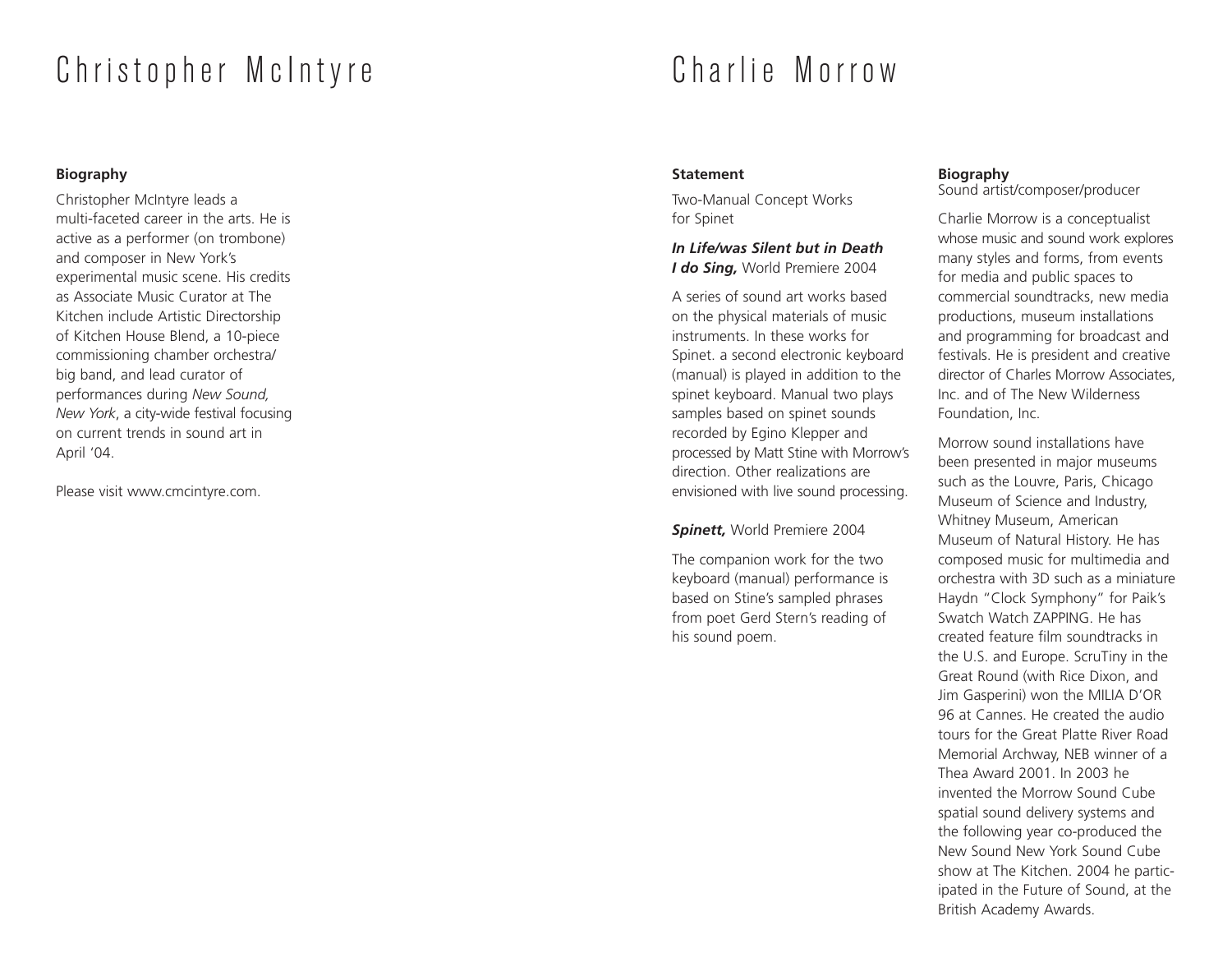# DJ Poodlecannon (Marc Nasdor)

DJ Poodlecannon (Marc Nasdor) is a musician, DJ and writer living in New York City since 1980. He DJs an eclectic mix of worldbeat at several clubs in Brooklyn and Manhattan. He is also a solo musician, crooning cranky old country-western songs at waterfront dives in Red Hook. His poems were published in a collection in the late 1980s, and have been translated into German, Hungarian and Spanish.

# Jeremy Nelson

### **Biography**

Born in New Zealand he trained at The London School of Contemporary Dance and went on to dance for The Siobhan Davies and Second Stride Dance companies in London before coming to New York in 1984. He was a dancer with The Stephen Petronio Dance Company in New York from 1984-1992. In 1991, he won a New York Dance and Performance ("Bessie") Award for outstanding performance with that company. He now works as an independent choreographer, teacher and dancer. He has performed in the work of David Zambrano, Mia Lawrence and Luis Lara Malvacías, as well as in his own work. He also works with contact improviser, Kirstie Simpson in an improvisational group and performs in installationimprovisations organized by Luis Lara Malvacías.

He is a member of the teaching faculty at Movement Research in New York. In the United States, he has taught as part of the American Dance Festival, and at various universities including New York University Tisch School of the Arts and Bennington College. For the last seventeen years, he has been teaching classes and workshops all over the world at places including: International Summer Dance School, Tokyo;

Tilt Spazio Danza, Milan; Sasha Waltz Company and TanzFabrik, Berlin; PARTS and Rosas Company, Brussells; Siobhan Davies and Company, Ballet Rambert, School of Contemporary Dance, London; Northern School of Dance in Leeds, England; S.O.A.P. Dance, Frankfurt; Instituto de Bellas Artes, Havana; Angels Margarit, Mudanses, Barcelona; DanceForum, Lisbon; The State School of Dance, The International Dance Festival of Kalamata, Greece; DansensHus, Copenhagen; Tanzwerkstatt, Munich; TanzImpulse, Austria; CanalDanse, Paris; Companie Christiane Blaise, Grenoble; among others.

He presented a full evening of his own work in New York at Danspace Project at St. Mark's Church in October 2002 and created a new work for Phoenix Dance Company in Leeds, England for their spring 2003 season. In August 2003, he performed his work at Die Pratze Theater, in Tokyo.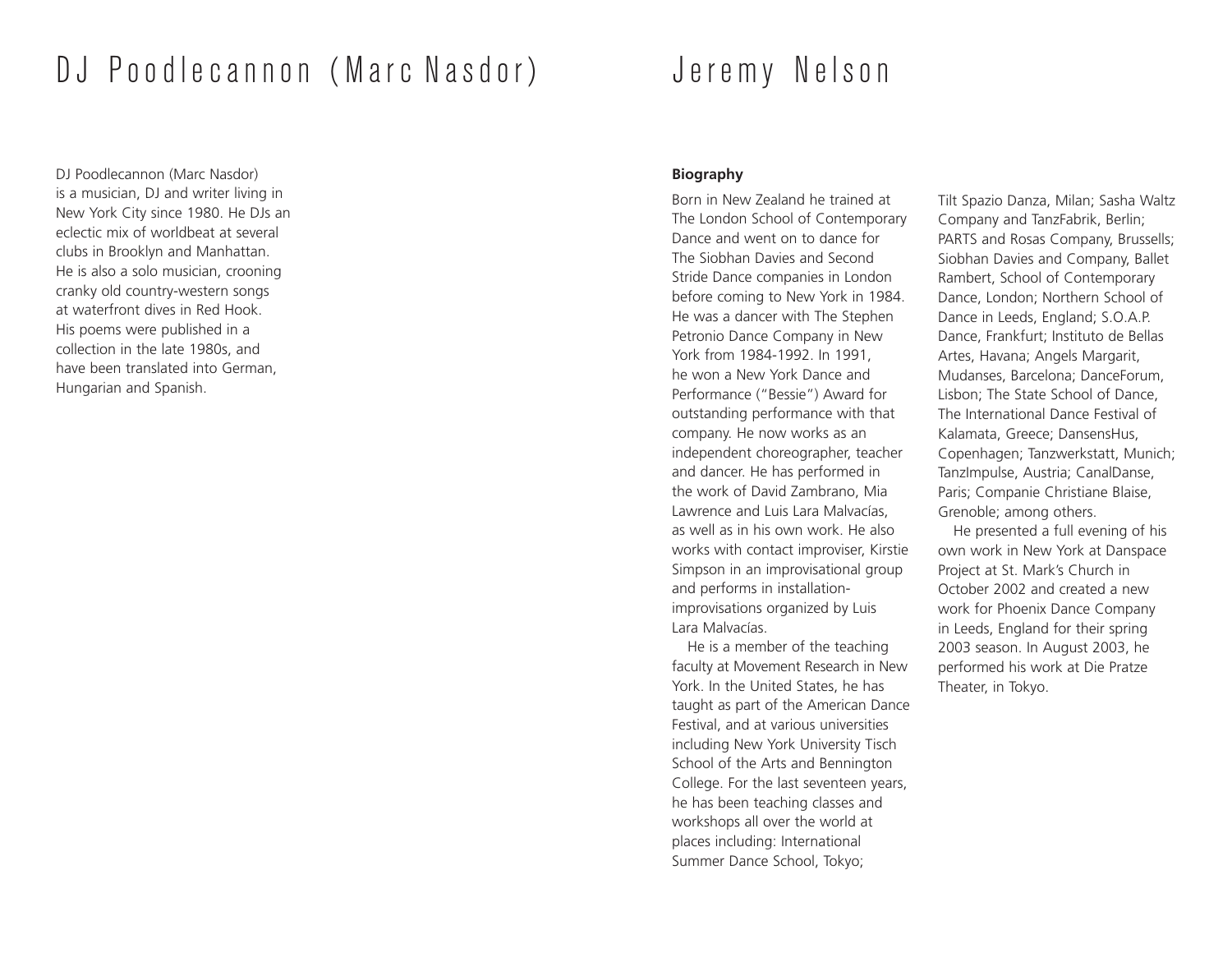# Wolf Dieter Neupert

### **Statement**

J.C.Neupert from Bamberg, Germany, founded in the year 1868, are the oldest manufacturers of cembali and spinets today. To defy the formaesthetic boundaries of tradition that had grown over four generations of building instruments, the current owner, Wolf-Dieter Neupert, asked the artist Birgit Ramsauer to develop a new design, according to her ideas, for the Neupert spinet "Zenti." He added: "If we like your design right away, you did something wrong."

# **Biography**

Born 05/31/1937 in Bamberg, father Hanns Neupert, piano manufacturer, mother Emma Neupert, pianist. Student of the humanistic school in Bamberg, graduation 1956. Studying physics and mathematics at the university of Munich and Berlin, he received his diploma in physics at the technical faculty of the University of Berlin in 1957 and in 1958 he finished his studies at the University for music with a diploma for sound engineer, 1972–1974 he became an assistant professor for mathematics at the polytechnic for economics in Berlin. In fall 1973 he entered J.C.Neupert, his fathers workshops. Since 1975 he is managing director (in forth generation) of this worldwide oldest manufacturer for historical keyboard instruments. 1974–1991 Head of Musikverein Bamberg (managing classical concert events), now honorary chairman. 1983–2003 Cembalist in chamber orchestras of the Bamberg Symphonic Orchestra. Numerous publications on instrument building subjects.

# Georg Nussbaumer

# **Statement**

*Birding Guide* World Premiere 2004

The instrument spinet with its flungopen top is, in my mind, always connected with the connotation of an odd mating bird. This happens even more intensely with Birgit Ramsauer´s extremely colorful installation. The technique of this precursor of today's grand piano (German: Flügel = wing) tearing at the strings with feather keels to create sound is even more connected to the connotation of a bird. My composition "birding guide" searches on and within the instrument. It creates bird-related sound by using body parts of the bird (feathers, beak, eggs) as well as the movement of birds arranging their feathers. Instead of imitating the bird's sounds my piece is going to listen to the song of this bird-like object "spinet."

# **Biography**

Composer/Gesamtkunstartist Born 1964 in Linz (Austria) works using musical instruments various organic and anorganic materials, machines, appliances and ideas. Video, Insinuations and Suppositions. Works published by Ariadne, Vienna *Symphoid* (an ensemble for music and its derivatives)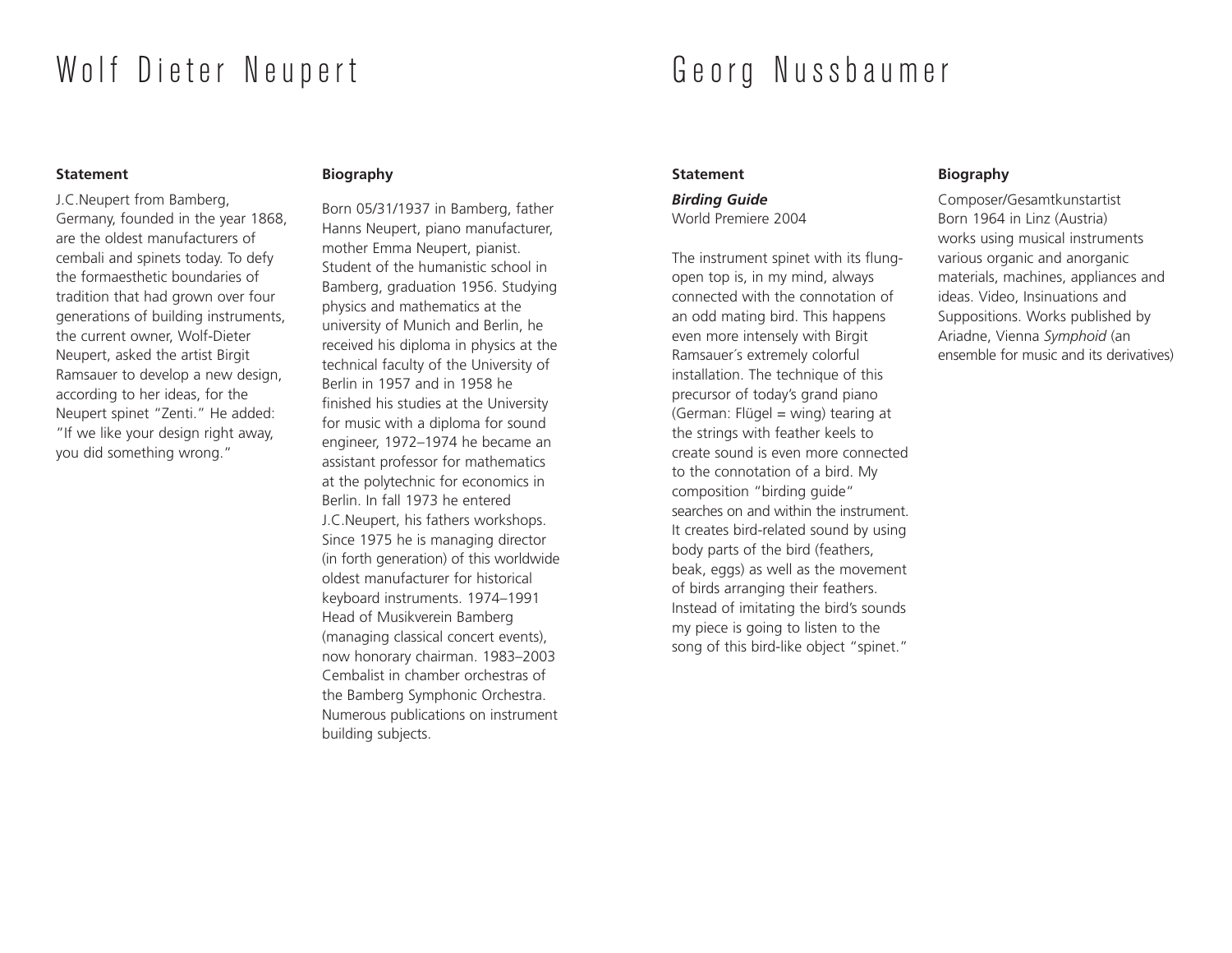# Birgit Ramsauer

# Katharina Rosenberger

# **Artist's statement**

Dialogue and exchange have always been very important for my installations, photography, performances, videos and poems. As/myself went through different professions/am deeply convinced that the different kinds of knowledge and experiences in the arts and science should be in an ongoing dialogue. In 1997, during the ART: HOME—LESS project,/started to work with collaborators. Since the beginning of 2003/have asked different international artists to take part in the project "spinet" and become collaborators. The idea is an experiment on the Gesamtkunstwerk, to find a team of collaborators who will work together in a free exchange. And to grow into new dimensions within your own art by crossing borders and widening horizons within this concept in all different aspects of form, structure, age, concept, media, types of arts and nationalities.

# **Biography**

- **1982-1989** studies at the Universities of Erlangen-Nuremberg and Bamberg for teaching and Magister Artium in German Literature, Art History **1990–1995** studies at the Academy of Fine Arts, Nuremberg **1997–2000** project ART: HOME–LESS in NYC, Moscow, Marseille, Berlin (scholarship of DAAD, Kolodzei Foundation USA, Triangle France, Museum der Verbotenen Kunst, Kunstfabrik). Assistant professor, Academy of Fine Arts, Nuremberg
- **2001** artist in residency, Atlanta **2002** artist in residency at Worpswede, "JWD," Worpswede Künstlerhäuser, Gallery of the City of Bremen, Kunsthalle Bremen,
- scholarship of the Adenauer-Foundation, Berlin
- **2003** Guest Professor, The Cooper Union, NYC
- **2004** Guest professor at School of Art, Atlanta

# **Statement**

*Echo,* World Premiere 2004

*Echo* is a performance art piece dedicated to the German artist Birgit Ramsauer and her installation "spinet—an experiment on Totalartwork." It is a multidisciplinary event with the "spinet" as its centerpiece, a vibrant reconstruction of a 16th century keyboard instrument. "The past meets the present in color and form." *Echo* intends to investigate this idea. Twofold in structure, it envisions a mirror effect*: Part I– listen: the past lives in the present, Part II–question: the past "re-invented.*" Departing from William Byrd's *The Bells,* composed in the early 17th century, the audience is asked to engage in the significance of old music in the present. In contrast stands the second part of the piece, where the function of the historical instrument in the context of new media art is questioned and considered. *Echo* is not meant to denote a judgement. Rather it should evoke a critical outlook on existing notions of authenticity, genuineness and traditional values.

Many thanks to Egino Klepper for introducing to me *The Bells.*

# **Biography**

Born 1971 in Zurich, Rosenberger's slight tendency to "nomadism" has brought her to collaborations all around Europe and the USA. Her work—acoustic and electro-acoustic music, installations and performance art—is often inspired and linked with the visual arts and inquiries into perceptual and phenomenological issues. She is currently studying composition with Tristan Murail and completing her PhD with a Faculty Fellowship at Columbia University in NYC.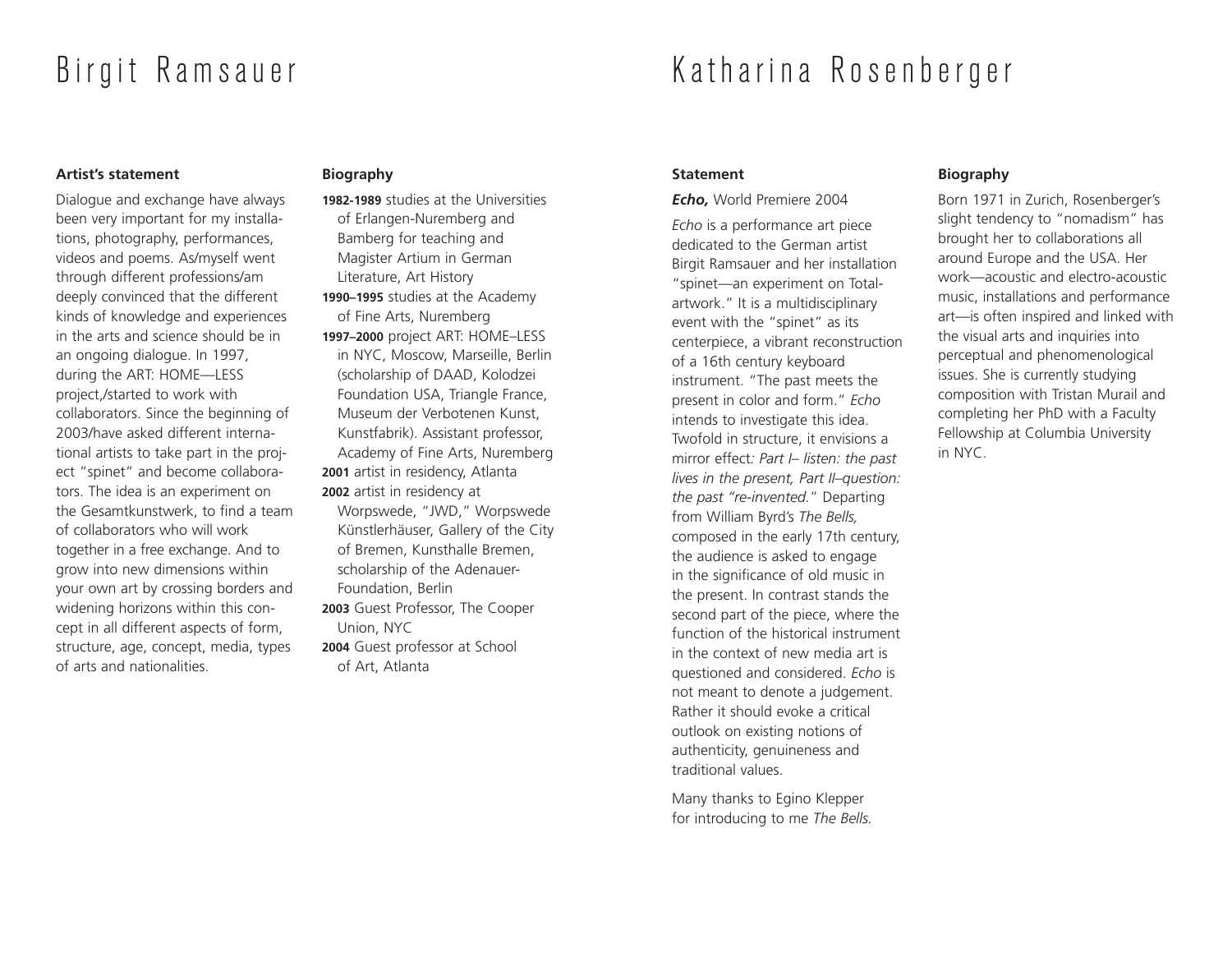# Gerd Stern

# **Statement**

# *Spinett,* World Premiere 2004

Gerd Stern is a poet and visual artist. He has collaborated with sounds creator Charlie Morrow before this presentation of" Separate & Unequal." Speedy and irreverent the piece is vocalization breaking "in the beginning was the word" mind processors into syllabic frag. References, humor, consanguinity become meaningful. Listening is not the same as hearing if overstanding's a goal.

# **Biography**

Stern, a founder of the 60's multimedia commune USCO and the group's electronicist Michael Callahan are working toward a three night late March event at Anthology Film Archives in New York and the recreation of installations for the Tate Museum's "Summer of Love" exhibition opening May in Liverpool. Stern is the author of three volumes of poetry. His oral history was published by the University of California, Berkeley in 2001.